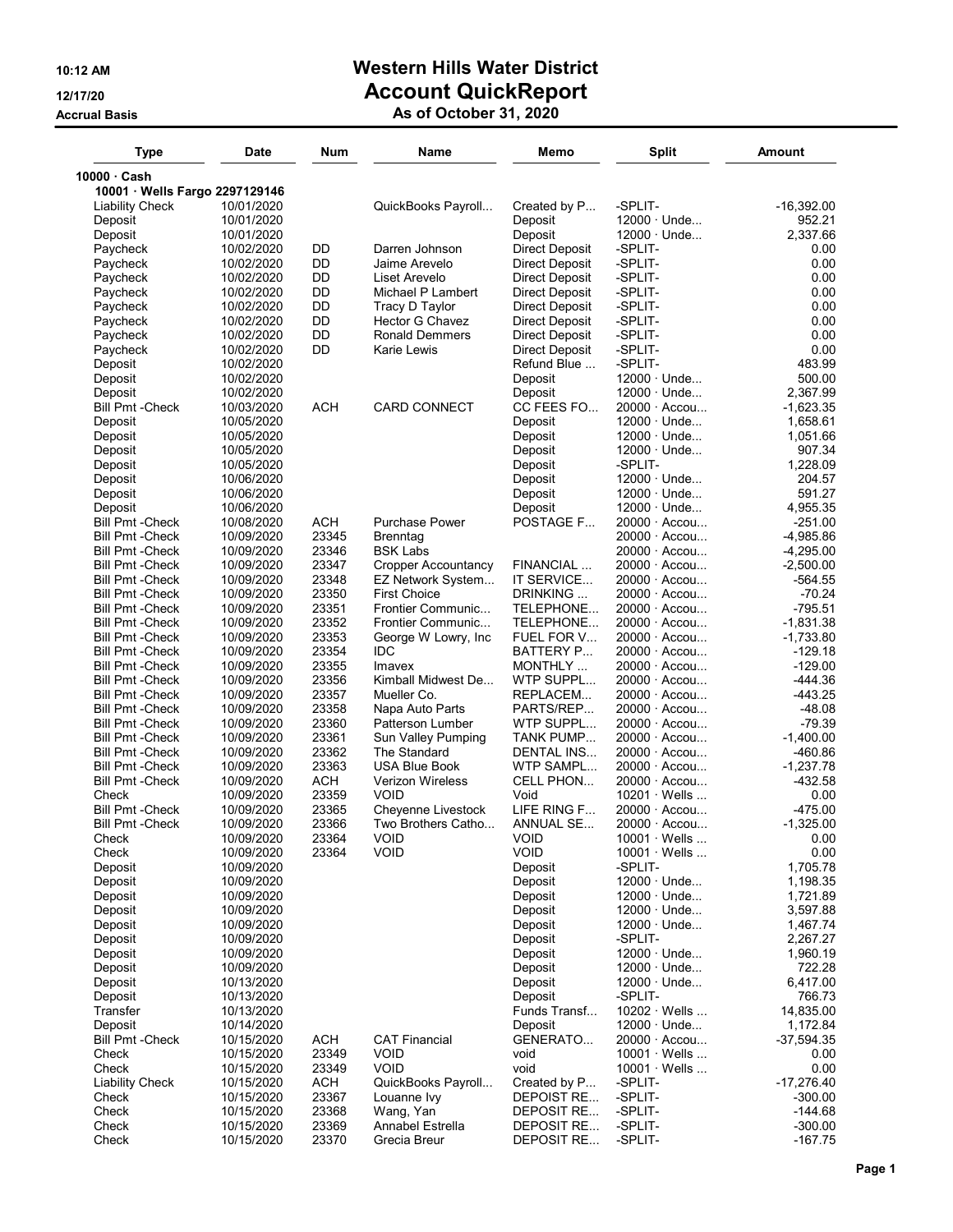# 10:12 AM Western Hills Water District 12/17/20 **Account QuickReport**

### Accrual Basis **As of October 31, 2020**

| <b>Type</b>                                       | <b>Date</b>              | Num             | Name                                            | Memo                                    | <b>Split</b>                             | Amount               |
|---------------------------------------------------|--------------------------|-----------------|-------------------------------------------------|-----------------------------------------|------------------------------------------|----------------------|
| Check                                             | 10/15/2020               | ZERO            | <b>Accounting Manager</b>                       |                                         | -SPLIT-                                  | 0.00                 |
| Check                                             | 10/15/2020               | 23371           | John Perry                                      | DEPOSIT RE                              | -SPLIT-                                  | $-129.58$            |
| <b>Liability Check</b>                            | 10/15/2020               | 23372           | California State Dis                            | 0600099                                 | 24011 · Garni                            | $-181.84$            |
| <b>Bill Pmt - Check</b>                           | 10/15/2020               | ACH             | <b>CDTFA</b>                                    | YEARLY US                               | $20000 \cdot$ Accou                      | -972.17              |
| Deposit                                           | 10/15/2020               |                 |                                                 | Deposit                                 | $12000 \cdot$ Unde                       | 1,169.43             |
| <b>Bill Pmt - Check</b>                           | 10/15/2020               | <b>ACH</b>      | <b>Chrysler Capital</b>                         | TRUCK PAY                               | 20000 · Accou                            | $-873.04$            |
| <b>Bill Pmt - Check</b>                           | 10/15/2020               | <b>ACH</b>      | HughesNet                                       | INT WIFI@W…                             | 20000 · Accou                            | -104.31              |
| <b>Bill Pmt - Check</b>                           | 10/15/2020               | <b>ACH</b>      | SunLife                                         | LIFE INS FO                             | $20000 \cdot$ Accou                      | $-329.66$            |
| <b>Bill Pmt -Check</b>                            | 10/15/2020               | <b>ACH</b>      | uAttend                                         | <b>MONTHLY TI</b>                       | $20000 \cdot$ Accou                      | $-42.07$             |
| <b>Bill Pmt -Check</b>                            | 10/15/2020               | <b>ACH</b>      | <b>Verizon Wireless</b>                         | CELL PHON                               | $20000 \cdot$ Accou                      | $-432.58$            |
| <b>Bill Pmt - Check</b>                           | 10/15/2020               | <b>ACH</b>      | <b>VSP</b>                                      | VISION INSU                             | $20000 \cdot$ Accou                      | $-57.13$             |
| <b>Bill Pmt - Check</b>                           | 10/15/2020               | <b>ACH</b>      | Wells Fargo (Bank                               | <b>CLIENT ANA</b>                       | 20000 · Accou                            | $-123.60$            |
| Paycheck                                          | 10/16/2020<br>10/16/2020 | DD<br><b>DD</b> | Jaime Arevelo<br>Liset Arevelo                  | Direct Deposit                          | -SPLIT-<br>-SPLIT-                       | 0.00<br>0.00         |
| Paycheck<br>Paycheck                              | 10/16/2020               | <b>DD</b>       | Hector G Chavez                                 | Direct Deposit<br><b>Direct Deposit</b> | -SPLIT-                                  | 0.00                 |
| Paycheck                                          | 10/16/2020               | DD              | Darren Johnson                                  | Direct Deposit                          | -SPLIT-                                  | 0.00                 |
| Paycheck                                          | 10/16/2020               | <b>DD</b>       | Michael P Lambert                               | <b>Direct Deposit</b>                   | -SPLIT-                                  | 0.00                 |
| Paycheck                                          | 10/16/2020               | DD              | Karie Lewis                                     | Direct Deposit                          | -SPLIT-                                  | 0.00                 |
| Paycheck                                          | 10/16/2020               | <b>DD</b>       | Tracy D Taylor                                  | Direct Deposit                          | -SPLIT-                                  | 0.00                 |
| Paycheck                                          | 10/16/2020               | <b>DD</b>       | <b>Ronald Demmers</b>                           | Direct Deposit                          | -SPLIT-                                  | 0.00                 |
| Deposit                                           | 10/16/2020               |                 |                                                 | Deposit                                 | $12000 \cdot$ Unde                       | 3.874.17             |
| Deposit                                           | 10/16/2020               |                 |                                                 | Deposit                                 | $12000 \cdot$ Unde                       | 4,842.02             |
| <b>Bill Pmt - Check</b>                           | 10/19/2020               | <b>ACH</b>      | Kaiser Permanente                               | HEALTH INS                              | 20000 · Accou                            | $-1,278.11$          |
| <b>Bill Pmt - Check</b>                           | 10/19/2020               | <b>ACH</b>      | TID 079952-01 PS#3                              | ELEC SEPT                               | 20000 · Accou                            | $-5,051.40$          |
| <b>Bill Pmt -Check</b>                            | 10/19/2020               | <b>ACH</b>      | uAttend                                         | TIMECLOCK                               | $20000 \cdot$ Accou                      | $-42.07$             |
| <b>Bill Pmt -Check</b>                            | 10/19/2020               | 23373           | Cintas                                          | 922-04139                               | $20000 \cdot$ Accou                      | -880.23              |
| <b>Bill Pmt - Check</b>                           | 10/19/2020               | 23374           | First Insurance Fun                             | D&O INS FO                              | 20000 · Accou                            | $-2,219.23$          |
| <b>Bill Pmt - Check</b>                           | 10/19/2020               | 23375           | Frontier Communic                               | TELEPHONE                               | 20000 · Accou                            | $-119.79$            |
| <b>Bill Pmt - Check</b>                           | 10/19/2020               | 23376           | Frontier Communic                               | TELEPHONE                               | $20000 \cdot$ Accou                      | -437.46              |
| <b>Bill Pmt - Check</b>                           | 10/19/2020               | 23377           | GCG                                             | CFD TAX AD                              | $20000 \cdot$ Accou                      | $-5,797.50$          |
| <b>Bill Pmt - Check</b>                           | 10/19/2020               | 23378           | HF & H Consultants                              |                                         | 20000 · Accou                            | -8,876.25            |
| <b>Bill Pmt - Check</b>                           | 10/19/2020               | 23379           | Office Depot                                    | OFFICE/WT                               | 20000 · Accou                            | $-158.49$            |
| <b>Bill Pmt -Check</b>                            | 10/19/2020               | 23381           | Stanislaus County                               | ASSESSME                                | 20000 · Accou                            | -552.76              |
| <b>Bill Pmt - Check</b><br><b>Bill Pmt -Check</b> | 10/19/2020<br>10/19/2020 | 23382<br>23380  | <b>Take Care Termite</b><br>True Value Hardware | PEST SERVI<br>SUPPLIES/R                | 20000 · Accou<br>20000 · Accou           | $-210.00$<br>-439.37 |
| <b>Bill Pmt - Check</b>                           | 10/19/2020               | 23383           | <b>Valley Tire Sales</b>                        | OIL CHANG                               | 20000 · Accou                            | $-90.91$             |
| <b>Bill Pmt - Check</b>                           | 10/19/2020               | 23384           | Valli Info Systems                              | SEPTEMBE                                | 20000 · Accou                            | -429.40              |
| Deposit                                           | 10/19/2020               |                 |                                                 | Deposit                                 | $12000 \cdot$ Unde                       | 3,575.40             |
| Deposit                                           | 10/19/2020               |                 |                                                 | Deposit                                 | $12000 \cdot$ Unde                       | 2,797.69             |
| Deposit                                           | 10/19/2020               |                 |                                                 | Deposit                                 | $12000 \cdot$ Unde                       | 362.17               |
| Deposit                                           | 10/19/2020               |                 |                                                 | Deposit                                 | $12000 \cdot$ Unde                       | 714.49               |
| Deposit                                           | 10/20/2020               |                 |                                                 | Deposit                                 | $12000 \cdot$ Unde                       | 731.26               |
| Deposit                                           | 10/20/2020               |                 |                                                 | Deposit                                 | -SPLIT-                                  | 3,201.87             |
| Deposit                                           | 10/21/2020               |                 |                                                 | Deposit                                 | $12000 \cdot$ Unde                       | 1,131.95             |
| Deposit                                           | 10/21/2020               |                 |                                                 | Deposit                                 | -SPLIT-                                  | 6,238.15             |
| Deposit                                           | 10/22/2020               |                 |                                                 | Deposit                                 | $12000 \cdot$ Unde                       | 3,210.46             |
| Deposit                                           | 10/22/2020               |                 |                                                 | Deposit                                 | -SPLIT-                                  | 2,424.14             |
| <b>Bill Pmt - Check</b>                           | 10/23/2020               | 23385           | <b>BNY Mellon</b>                               | SPECIAL TA                              | 20000 · Accou                            | $-2,400.00$          |
| Deposit                                           | 10/23/2020               |                 |                                                 | Deposit                                 | -SPLIT-                                  | 3,636.51             |
| Deposit                                           | 10/23/2020               |                 |                                                 | Deposit                                 | $12000 \cdot$ Unde                       | 2,650.22             |
| <b>Liability Check</b>                            | 10/26/2020               | 23386           | California State Dis                            | 0600099                                 | 24011 · Garni                            | -181.84              |
| Deposit                                           | 10/26/2020               |                 |                                                 | Deposit                                 | $12000 \cdot$ Unde                       | 2,938.76             |
| Deposit                                           | 10/26/2020               |                 |                                                 | Deposit                                 | $12000 \cdot$ Unde                       | 5,192.18             |
| Deposit<br>Deposit                                | 10/26/2020<br>10/26/2020 |                 |                                                 | Deposit<br>Deposit                      | $12000 \cdot$ Unde<br>$12000 \cdot$ Unde | 5,655.65<br>1,939.03 |
| Deposit                                           | 10/27/2020               |                 | <b>Accounting Manager</b>                       | Refund for ov                           | $68100 \cdot$ Telep                      | 87.89                |
| <b>Bill Pmt - Check</b>                           | 10/27/2020               | 23387           | <b>Blue Shield of CA</b>                        | HEALTH INS                              | 20000 · Accou                            | $-2,829.79$          |
| <b>Bill Pmt - Check</b>                           | 10/27/2020               | 23388           | <b>Brenntag</b>                                 | CHEMICALS                               | 20000 · Accou                            | $-2,143.09$          |
| <b>Bill Pmt - Check</b>                           | 10/27/2020               | 23389           | <b>BSK Labs</b>                                 | WATER TES                               | 20000 · Accou                            | $-3,985.00$          |
| <b>Bill Pmt - Check</b>                           | 10/27/2020               | 23390           | George W Lowry, Inc                             |                                         | 20000 · Accou                            | -416.34              |
| <b>Bill Pmt - Check</b>                           | 10/27/2020               | 23391           | Grainger                                        | 6V BATTERI                              | $20000 \cdot$ Accou                      | $-65.33$             |
| <b>Bill Pmt - Check</b>                           | 10/27/2020               | 23392           | Greenline Products                              | ORANGE DR                               | 20000 · Accou                            | $-3,667.68$          |
| <b>Bill Pmt - Check</b>                           | 10/27/2020               | 23393           | HCD                                             | MODULAR R                               | 20000 · Accou                            | $-36.00$             |
| <b>Bill Pmt -Check</b>                            | 10/27/2020               | 23394           | Napa Auto Parts                                 | MISC VEHIC                              | 20000 · Accou                            | -456.14              |
| <b>Bill Pmt - Check</b>                           | 10/27/2020               | 23395           | Office Depot                                    | OFFICE/WT                               | 20000 · Accou                            | $-205.69$            |
| <b>Bill Pmt - Check</b>                           | 10/27/2020               | 23396           | Pacific Mobile Struc                            | OFFICE REN                              | 20000 · Accou                            | $-933.12$            |
| <b>Bill Pmt - Check</b>                           | 10/27/2020               | 23397           | Smile Business Pro                              | COPY MACH                               | 20000 · Accou                            | $-636.77$            |
| <b>Bill Pmt - Check</b>                           | 10/27/2020               | 23398           | Stanislaus County                               | STAN COUN                               | $20000 \cdot$ Accou                      | $-253.82$            |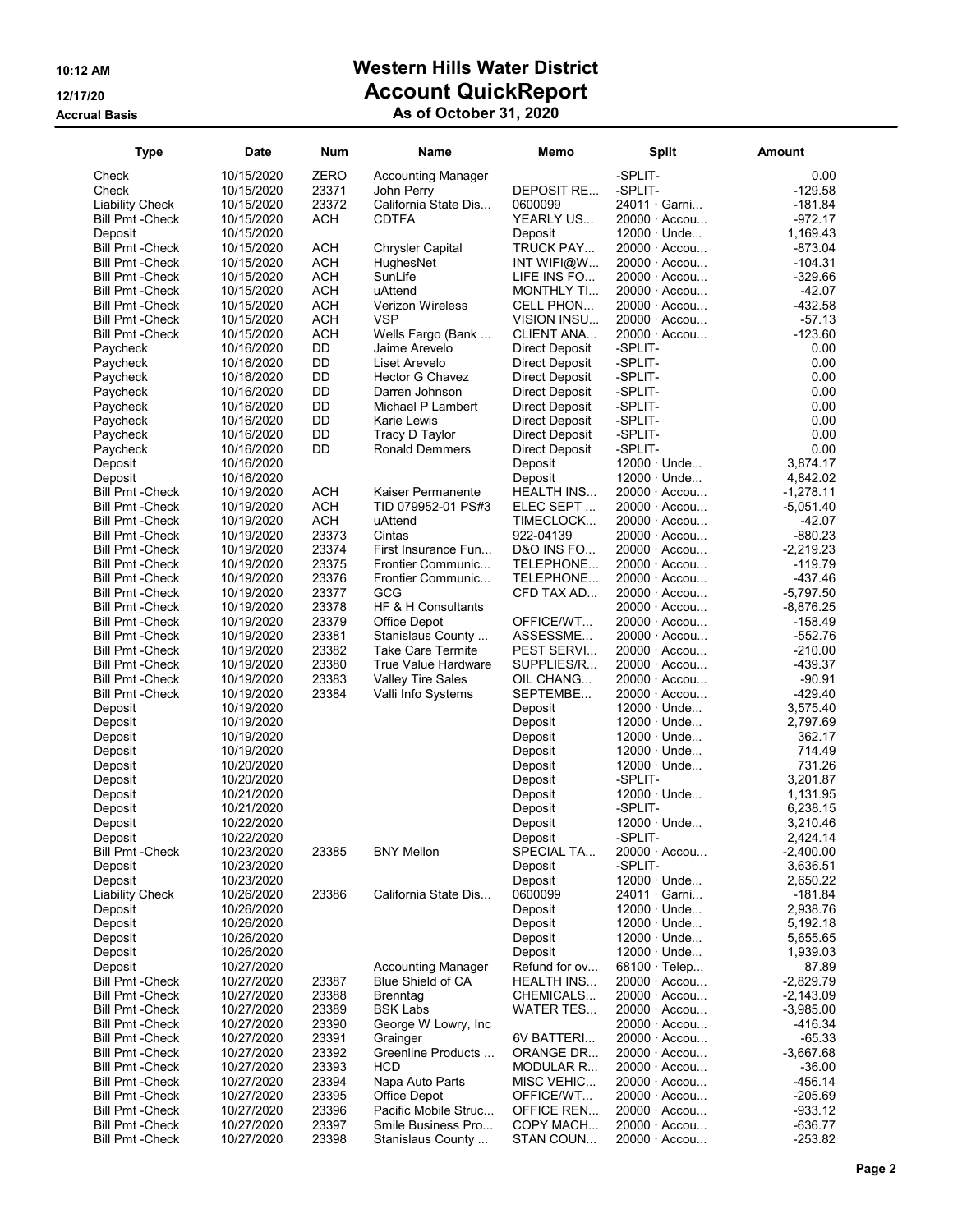## 10:12 AM Western Hills Water District 12/17/20 **Account QuickReport**

#### Accrual Basis **As of October 31, 2020**

| <b>Type</b>                          | <b>Date</b> | <b>Num</b>  | Name                      | <b>Memo</b>           | <b>Split</b>         | <b>Amount</b> |
|--------------------------------------|-------------|-------------|---------------------------|-----------------------|----------------------|---------------|
| <b>Bill Pmt - Check</b>              | 10/27/2020  | 23399       | TID 079942-001 Well       | ELEC FOR              | 20000 · Accou        | $-51.42$      |
| <b>Bill Pmt - Check</b>              | 10/27/2020  | 23400       | <b>USA Blue Book</b>      | WTP SUPPL             | $20000 \cdot$ Accou  | $-1.564.26$   |
| Deposit                              | 10/27/2020  |             |                           | Deposit               | $12000 \cdot$ Unde   | 193.00        |
| Deposit                              | 10/27/2020  |             |                           | Deposit               | $12000 \cdot$ Unde   | 168.24        |
| Deposit                              | 10/27/2020  |             |                           | Deposit               | $12000 \cdot$ Unde   | 9,137.22      |
| <b>Bill Pmt - Check</b>              | 10/28/2020  | <b>ACH</b>  | TID 079276-01 TRA         | ELEC SEPT             | $20000 \cdot$ Accou  | $-44.23$      |
| <b>Bill Pmt - Check</b>              | 10/28/2020  | <b>ACH</b>  | TID 079290-01 PS#1        | ELEC SEPT             | $20000 \cdot$ Accou  | $-5,070.52$   |
| <b>Bill Pmt - Check</b>              | 10/28/2020  | <b>ACH</b>  | TID 079736-01 PS#2        | ELEC SEPT             | 20000 · Accou        | $-3,959.12$   |
| <b>Bill Pmt - Check</b>              | 10/28/2020  | <b>ACH</b>  | TID 079897-01 PS#4        | ELEC SEPT             | $20000 \cdot$ Accou  | $-3,707.72$   |
| <b>Bill Pmt - Check</b>              | 10/28/2020  | <b>ACH</b>  | TID 083142-01 EM          | ELEC SEPT             | $20000 \cdot$ Accou  | $-25.71$      |
| <b>Bill Pmt - Check</b>              | 10/28/2020  | <b>ACH</b>  | TID 083327-01 LAB         | -ELEC SEPT            | 20000 · Accou        | $-3,906.11$   |
| <b>Bill Pmt - Check</b>              | 10/28/2020  | <b>ACH</b>  | TID 083327-02 WTP         | ELEC SEPT             | $20000 \cdot$ Accou  | $-204.13$     |
| <b>Bill Pmt - Check</b>              | 10/28/2020  | <b>ACH</b>  | TID 094672-01 TAN         | ELEC SEPT             | 20000 · Accou        | $-1,307.74$   |
| <b>Bill Pmt - Check</b>              | 10/28/2020  | <b>ACH</b>  | TID 095781-02 FLO         | ELEC SEPT             | 20000 · Accou        | $-22.58$      |
| Check                                | 10/28/2020  | 23402       | Petty Cash                | Petty cash-R          | -SPLIT-              | $-366.48$     |
| <b>Liability Check</b>               | 10/29/2020  |             | QuickBooks Payroll        | Created by P          | -SPLIT-              | $-16,345.76$  |
| <b>Liability Check</b>               | 10/29/2020  |             | QuickBooks Payroll        | Created by P          | -SPLIT-              | $-2,807.60$   |
| Deposit                              | 10/29/2020  |             |                           | Deposit               | $12000 \cdot$ Unde   | 1,328.10      |
| Check                                | 10/29/2020  | 23401       | Jerry Phillips            | Payroll endin         | 60302 · Salary       | $-950.00$     |
| Paycheck                             | 10/30/2020  | <b>DD</b>   | Jaime Arevelo             | <b>Direct Deposit</b> | -SPLIT-              | 0.00          |
| Paycheck                             | 10/30/2020  | DD          | Liset Arevelo             | <b>Direct Deposit</b> | -SPLIT-              | 0.00          |
| Paycheck                             | 10/30/2020  | <b>DD</b>   | <b>Hector G Chavez</b>    | <b>Direct Deposit</b> | -SPLIT-              | 0.00          |
| Paycheck                             | 10/30/2020  | DD          | <b>Ronald Demmers</b>     | Direct Deposit        | -SPLIT-              | 0.00          |
| Paycheck                             | 10/30/2020  | <b>DD</b>   | Darren Johnson            | Direct Deposit        | -SPLIT-              | 0.00          |
| Paycheck                             | 10/30/2020  | DD          | Michael P Lambert         | <b>Direct Deposit</b> | -SPLIT-              | 0.00          |
| Paycheck                             | 10/30/2020  | <b>DD</b>   | <b>Karie Lewis</b>        | <b>Direct Deposit</b> | -SPLIT-              | 0.00          |
| Paycheck                             | 10/30/2020  | <b>DD</b>   | Tracy D Taylor            | Direct Deposit        | -SPLIT-              | 0.00          |
| Paycheck                             | 10/30/2020  | <b>DD</b>   | Jerry Phillips            | <b>Direct Deposit</b> | -SPLIT-              | 0.00          |
| Deposit                              | 10/30/2020  |             |                           | Deposit               | $12000 \cdot$ Unde   | 398.44        |
| Deposit                              | 10/30/2020  |             |                           | Deposit               | 12000 · Unde         | 8,422.52      |
| Deposit                              | 10/30/2020  |             | <b>Accounting Manager</b> | Reimb for ad          | $60302 \cdot$ Salary | 950.00        |
| Check                                | 10/30/2020  | 23403       | Arlene Mishimoto          | <b>DEPOSIT RE</b>     | -SPLIT-              | $-181.78$     |
| Check                                | 10/30/2020  | 23404       | Eric Santin               | DEPOSIT RE            | -SPLIT-              | $-143.56$     |
| Check                                | 10/30/2020  | 23405       | <b>JASON PALARCA</b>      | DEPOSIT RE            | -SPLIT-              | $-44.81$      |
| Check                                | 10/30/2020  | 23406       | <b>SITU RUOYU</b>         | DEPOSIT RE            | -SPLIT-              | $-256.72$     |
| Check                                | 10/30/2020  | 23407       | <b>JEREMY KENT</b>        | DEPOSIT RE            | -SPLIT-              | $-300.00$     |
| Check                                | 10/30/2020  | <b>ZERO</b> | <b>Accounting Manager</b> |                       | -SPLIT-              | 0.00          |
| Total 10001 · Wells Fargo 2297129146 |             |             |                           |                       |                      | $-54,687.51$  |

Total 10000 · Cash -54,687.51

 $\blacksquare$  TOTAL  $\blacksquare$  -54,687.51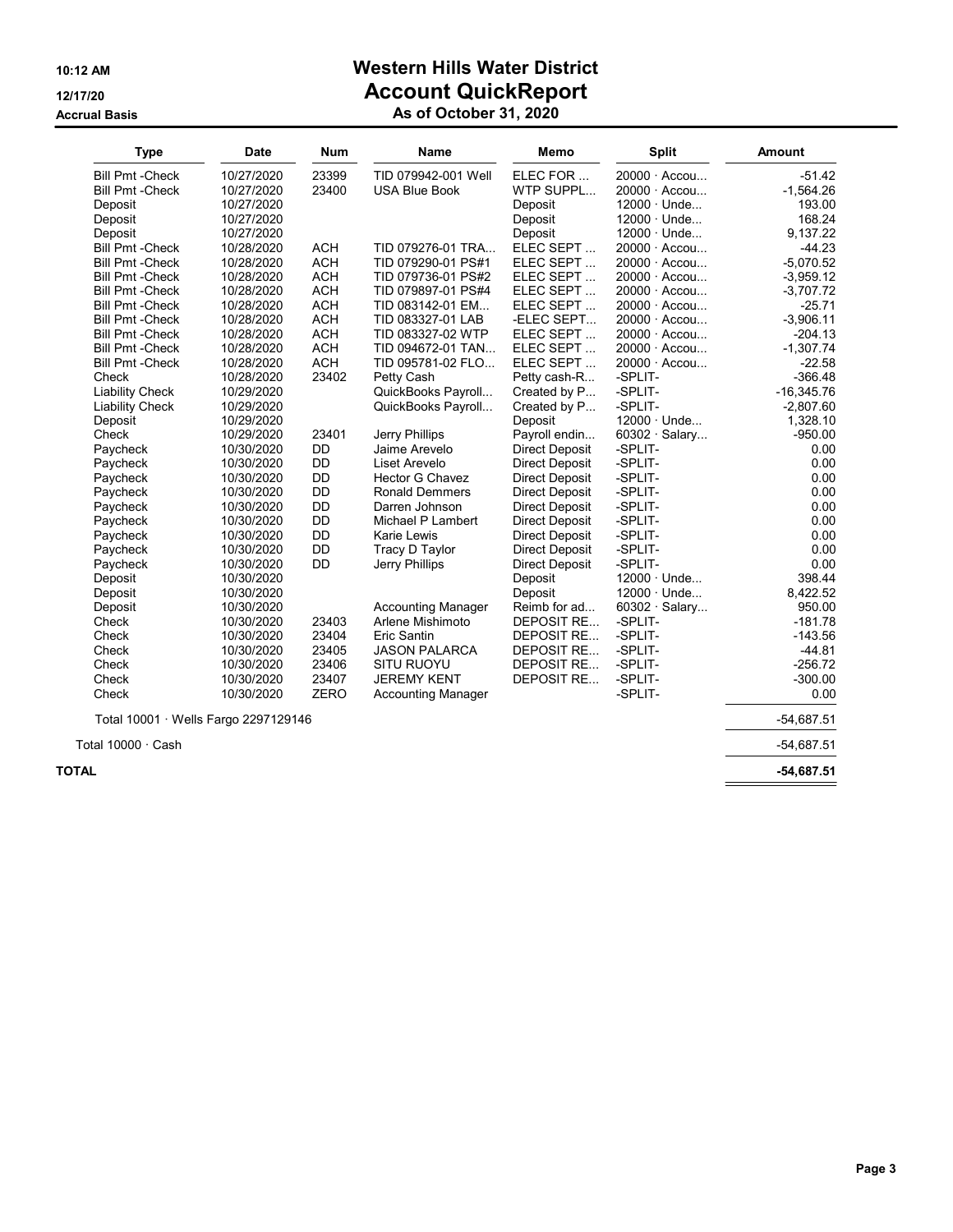## 10:12 AM Western Hills Water District 12/17/20 **Account QuickReport** Accrual Basis **As of October 31, 2020**

| 78,499.20<br>78,499.20<br>62,107.20<br>63,059.41<br>65,397.07                                                                                                                                                                                                                                                                                                                                                                                                                                                                                                                                                                                                                                                                                                                                                                             |
|-------------------------------------------------------------------------------------------------------------------------------------------------------------------------------------------------------------------------------------------------------------------------------------------------------------------------------------------------------------------------------------------------------------------------------------------------------------------------------------------------------------------------------------------------------------------------------------------------------------------------------------------------------------------------------------------------------------------------------------------------------------------------------------------------------------------------------------------|
| 65,397.07<br>65,397.07<br>65,397.07<br>65,397.07<br>65,397.07<br>65,397.07<br>65,397.07<br>65,397.07<br>65,881.06<br>66,381.06<br>68,749.05<br>67,125.70<br>68,784.31<br>69,835.97<br>70,743.31<br>71,971.40<br>72,175.97<br>72,767.24<br>77,722.59<br>,471.59<br>77<br>72,485.73<br>68,190.73<br>65,690.73<br>65.126.18<br>65,055.94<br>64.260.43<br>62,429.05<br>60.695.25<br>60,566.07<br>60,437.07<br>59,992.71<br>59,549.46<br>59,501.38<br>59,421.99<br>58,021.99<br>57,561.13<br>56,323.35<br>55,890.77<br>55,890.77<br>55,415.77<br>54,090.77<br>54,090.<br>7<br>54,090.77<br>55,796.55<br>56,994.90<br>58,716.79<br>62,314.67<br>63,782.41<br>66.049.68<br>68.009.87<br>68,732.15<br>75,149.15<br>75,915.88<br>90,750.88<br>91,923.72<br>54,329.37<br>54,329.37<br>54,329.37<br>37,052.97<br>36,752.97<br>36,608.29<br>36,308.29 |

36,140.54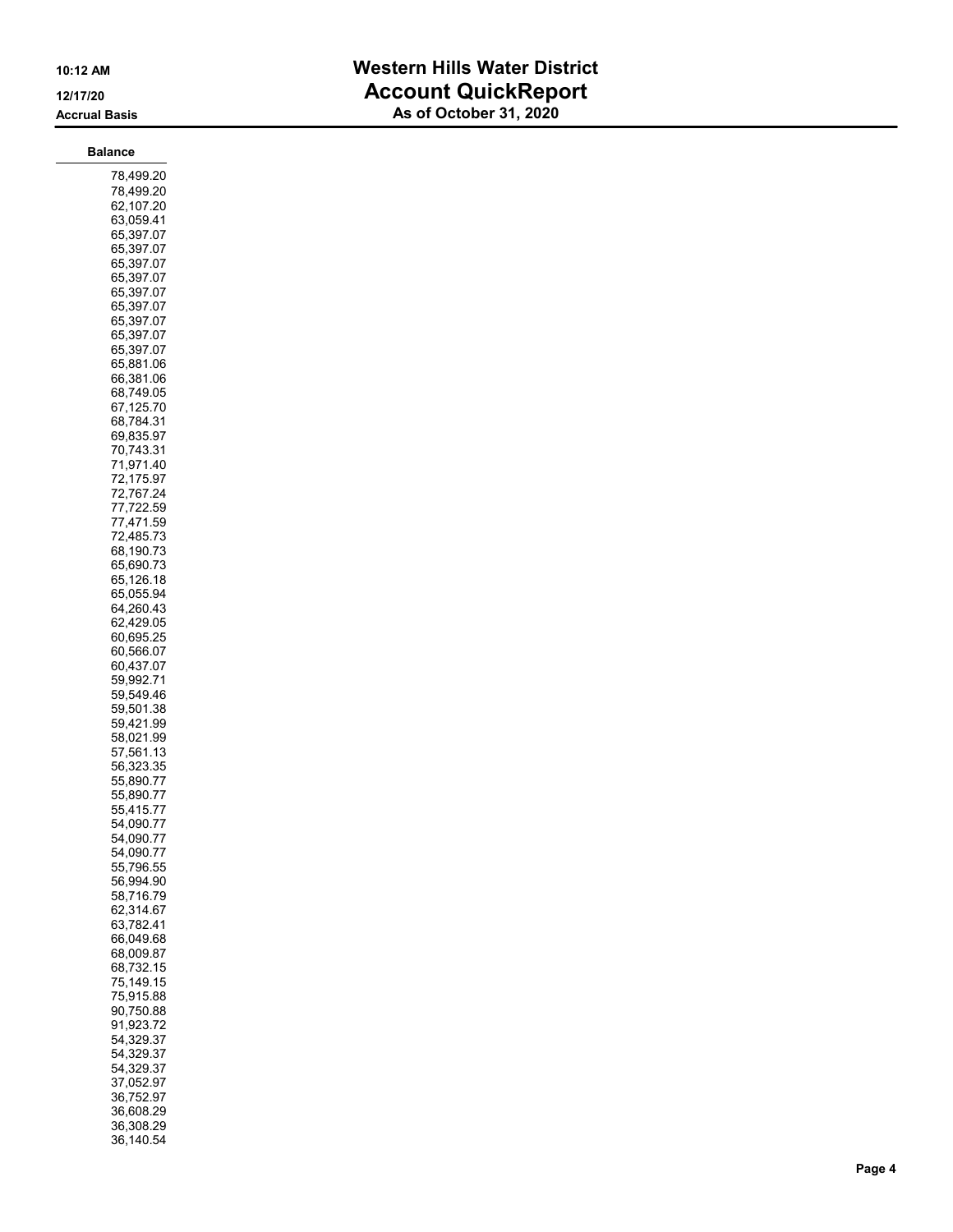| Balance                                                                                                                                                                                                                                                                                                                                                                                                                                                                                                                                                                                                                                                                                                                                                                                                                                                          |
|------------------------------------------------------------------------------------------------------------------------------------------------------------------------------------------------------------------------------------------------------------------------------------------------------------------------------------------------------------------------------------------------------------------------------------------------------------------------------------------------------------------------------------------------------------------------------------------------------------------------------------------------------------------------------------------------------------------------------------------------------------------------------------------------------------------------------------------------------------------|
| 36,140.54<br>36,010.96<br>35,829.12<br>34.856.95<br>36,026.38<br>35,153.34<br>35,049.03<br>34,719.37<br>34,677.30<br>34,244.72<br>34,187.59<br>34,063.99<br>34,063.99<br>34,063.99<br>34.063.99<br>34,063.99<br>34,063.99<br>34,063.99<br>34,063.99<br>34,063.99<br>37,938.16<br>42,780.18<br>41,502.07<br>36,450.67<br>36,408.60<br>35.528.37<br>33,309.14<br>33.189.35<br>32,751.89<br>26,954.39<br>18,078.14<br>17,919.65<br>,366.89<br>17<br>17,156.89<br>16,717.52<br>16,626.61<br>16,197.21<br>19,772.61<br>22,570.30<br>22,932.47<br>23,646.96<br>24,378.22<br>27,580.09<br>28,712.04<br>34,950.19<br>38,160.65<br>40,584.79<br>38,184.79<br>41,821.30<br>44,471.52<br>44,289.68<br>47,228.44<br>52,420.62<br>58,076.27<br>60,015.30<br>60,103.19<br>57,273.40<br>55,130.31<br>51,145.31<br>50,728.97<br>50,663.64<br>46,995.96<br>46,959.96<br>46,503.82 |
| 46,298.13<br>45,365.01                                                                                                                                                                                                                                                                                                                                                                                                                                                                                                                                                                                                                                                                                                                                                                                                                                           |
| 44,728.24                                                                                                                                                                                                                                                                                                                                                                                                                                                                                                                                                                                                                                                                                                                                                                                                                                                        |

44,474.42